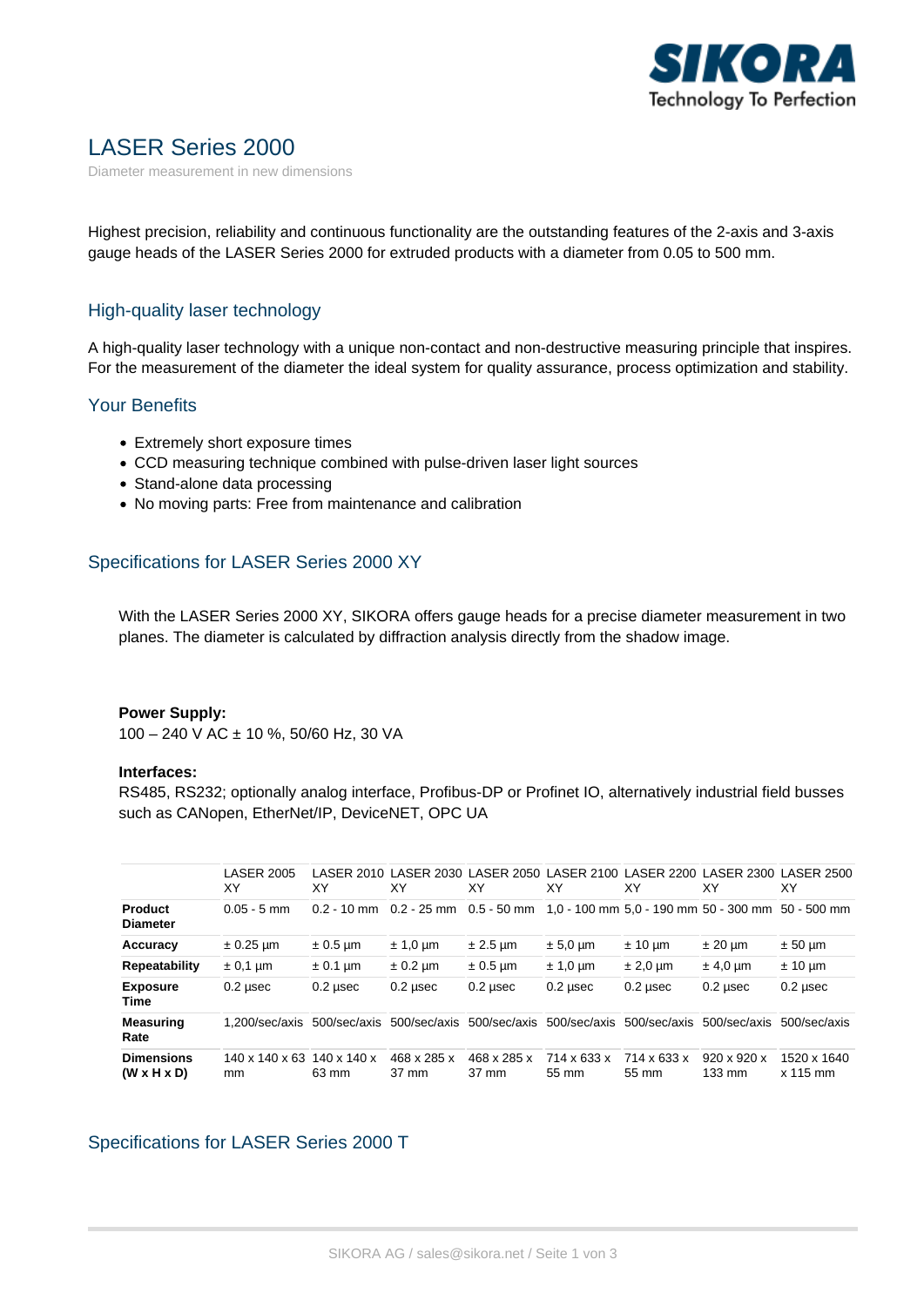

With the LASER Series 2000 T, SIKORA offers 3-axis gauge heads for a precise diameter measurement including the minimum and maximum values. The focus is on the measurement of the ovality of extruded prodcuts. The oval is defined by 5 tangents. Accordingly, with 3 measuring axis and 6 tangents, not only the minimum and maximum value but also the orientation of the oval are determined.

#### **Power Supply:**

100 – 240 V AC ± 10 %, 50/60 Hz, 30 VA

#### **Interfaces:**

RS485, RS232; optionally analog interface, Profibus-DP or Profinet IO, alternatively industrial field busses such as CANopen, EtherNet/IP, DeviceNET, OPC UA

|                                              | <b>LASER 2010 T</b> | <b>LASER 2025 T</b>                                                         | <b>LASER 2050 T</b> | <b>LASER 2100 T</b>          |
|----------------------------------------------|---------------------|-----------------------------------------------------------------------------|---------------------|------------------------------|
| <b>Product Diameter</b>                      | $0.2 - 10$ mm       | $0.2 - 25$ mm                                                               | $0.5 - 50$ mm       | $1.0 - 100$ mm               |
| Accuracy                                     | $\pm 0.5$ µm        | $± 1,0 \mu m$                                                               | $± 2.5 \mu m$       | $\pm 5.0 \,\mathrm{\upmu m}$ |
| Repeatability                                | $\pm$ 0.1 µm        | $\pm$ 0.2 µm                                                                | $\pm 0.5$ µm        | $± 1.0 \mu m$                |
| <b>Exposure Time</b>                         | $0.2$ usec          | $0.2$ usec                                                                  | $0.2$ usec          | $0.2$ usec                   |
| <b>Measuring Rate</b>                        | 500/sec/axis        | 500/sec/axis                                                                | 500/sec/axis        | 500/sec/axis                 |
| <b>Dimensions</b><br>$(W \times H \times D)$ |                     | 250 x 182 x 62.5 mm 360 x 290 x 38.5 mm 472 x 496 x 41 mm 635 x 621 x 53 mm |                     |                              |

# Specifications for LASER Series 2000 F/R

For the online measurement of double, triple or multi-wire flat cables as well as for round conductors or flat hose profiles, SIKORA offers the LASER Series 2000 F/R for a constant and precise measurement of the width and height of the measurement object respectively the diameter of round products. Fascinating are the precision of the width and height measurement as well as the measurement of flat products even if they are twisted up to  $\pm$  15 degrees.

#### **Power Supply:**

100 – 240 V AC ± 10 %, 50/60 Hz, 30 VA

#### **Interfaces:**

RS485, RS232; optionally analog interface, Profibus-DP or Profinet IO, alternatively industrial field busses such as CANopen, EtherNet/IP, DeviceNET, OPC UA

|                         | <b>LASER 2030 F/R</b>                                                                                                    | <b>LASER 2050 F/R</b>                                |  |
|-------------------------|--------------------------------------------------------------------------------------------------------------------------|------------------------------------------------------|--|
| <b>Product Diameter</b> | $0.2 - 25$ mm (round),<br>0.5 - 20 mm (flat: width),<br>$0,25 - 10$ mm (flat: thickness) $0.5 - 25$ mm (flat: thickness) | $0.5 - 50$ mm (round).<br>1,0 - 50 mm (flat: width), |  |
| Accuracy                | round: $\pm$ 1,0 µm<br>profiles: $\pm$ 5,0 µm                                                                            | round: $\pm 2.5$ µm<br>profiles: $\pm$ 10,0 µm       |  |
| <b>Exposure Time</b>    | $0.2$ usec                                                                                                               | $0.2$ µsec                                           |  |
| <b>Measuring Rate</b>   | 500/sec/axis                                                                                                             | 500/sec/axis                                         |  |